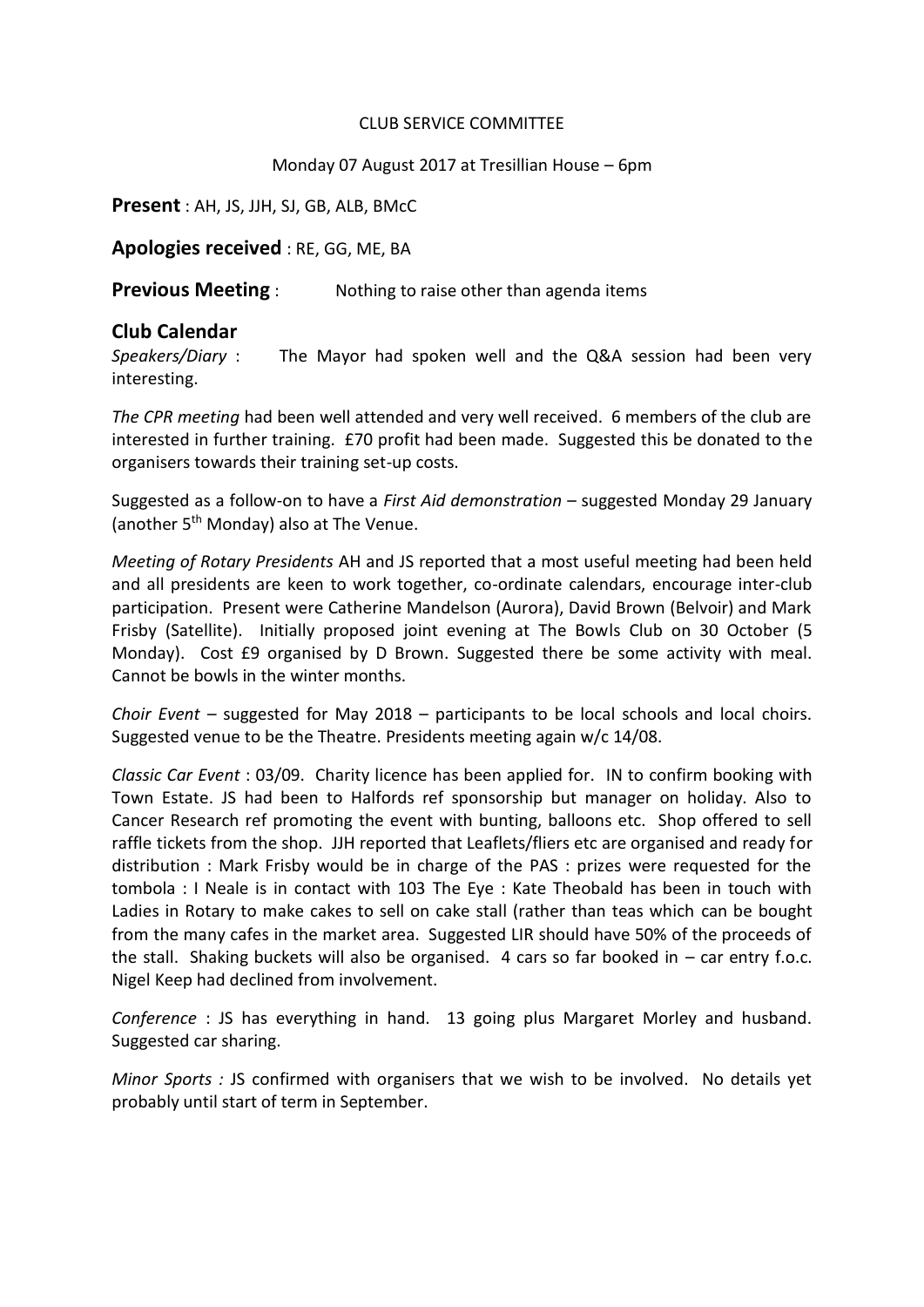*Rotary Bike Challenge* – 03 June 2018 : report from GG

GG had been in touch with Anglian Water and provisionally booked the event subject to confirmation of not clashing with another event.

Proposed 3 track routes : 50 Km, 35 Km, and 20 Km with a walking one. Staggered starts with 3 prizes for each category. Entry fee to be £15 inclusive of free BBQ for participants  $$ not to be sold due to competition from normal vendors. Drinks possibly available but decided against cakes. Raffle tickets to be £1 with selection of prizes.

*Santa Fun Run* JD had sent AB an outline of jobs to be organised. Organising committee to be formed and AB said meeting to be within next week.

*District Quiz* : John Horn has this in hand

*Club Dates* organised as follows :

SGM : 20/11/2017 AGM : 23/04/2018 Club Assembly : 21/05/18

*Gardening talk/Q&A with notable speaker.* To be held at Melton Theatre, March time. Open to public. Would help raise awareness of Rotary. Suggestions Nick Hamilton, Adam Frost. AB to follow up

## **COMMUNICATIONS**

JJH said committee hadn't met as no current requirement. Needs items for promotion. Intend to meet as and when necessary.

Discussion took place relating to photos/publicity and whether permission is required. Decided to bring this up at the business meeting and seek club opinion.

# **President's Items**

*Planting Trees :* RIBI. AH reported that Aurora are undertaking planting at a facility near Chadwell for disadvantaged children/people. She will look into possibility of joining with this project.

*Shoe Boxes* : now being organised by Alan Geeson at Grantham. SJ suggested that a talk with DVD to schools would help publicise the scheme

*High Viz Jackets Replacement :* JS suggested everyone should have a high viz jacket. AB does not know where the bag of jackets has gone but reported that they were tatty, dirty and without MM Rotary on them. (JS has since obtained a quote for £5.50 plus vat per jacket to include writing on front and back)

*Christmas Party* : decided not to change venue. Suggested dated 18/12.

*Foundation Meal* : to be held at the College restaurant – date t.b.c.